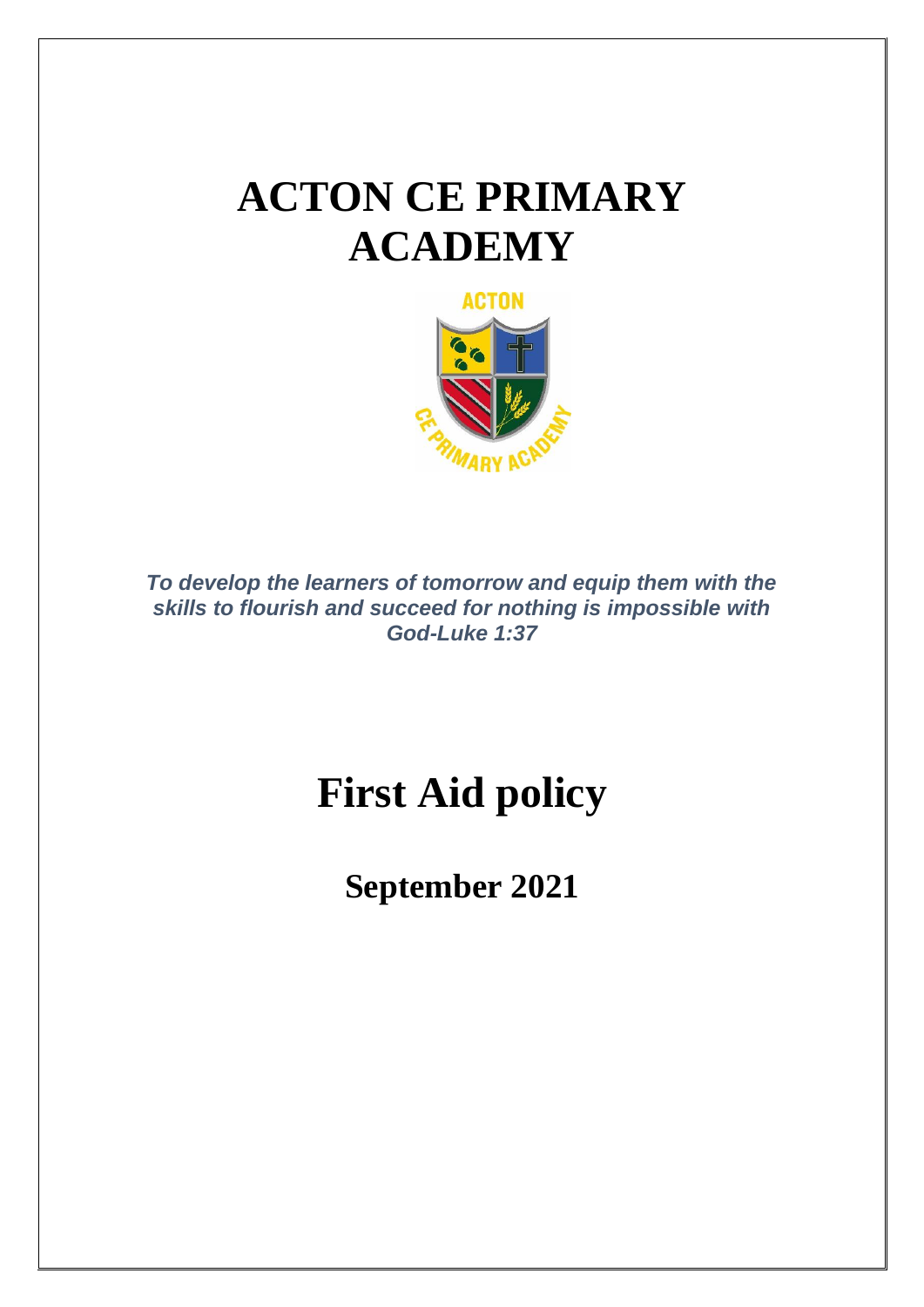# *Confirmation that the First Aid Policy at Acton has been discussed and approved by the Staff and Governors.*

**October 2021**

To be reviewed **October 2023**

# **First Aid Policy Statement**

# **Rationale**

Children and adults in our care need good quality first aid provision. Clear and agreed systems should ensure that all children are given the same care and understanding in our Trust.

# **Purpose**

This policy;

- 1. Gives clear structures and guidelines to all staff regarding all areas of first aid and medicines
- 2. Clearly defines the responsibilities of the staff
- 3. Enables staff to see where their responsibilities end
- 4. Ensures good first aid cover is available in the school and on visits

## **Guidelines**

This policy is regularly reviewed and updated. This policy has safety as its priority: Safety for the children and adults receiving first aid or medicines and safety for the adults who administer first aid or medicines.

## **Conclusion**

The administration and organisation of first aid and medicines (please see supporting children with medical needs policy) is taken very seriously at Acton. There are annual procedures that check on the safety and systems that are in place in this policy. The Trust takes part in the Health and Safety checks by Cheshire East Council. The school also discusses its first aid and medicines procedures with the school nurse when appropriate. Adjustments are made immediately if necessary.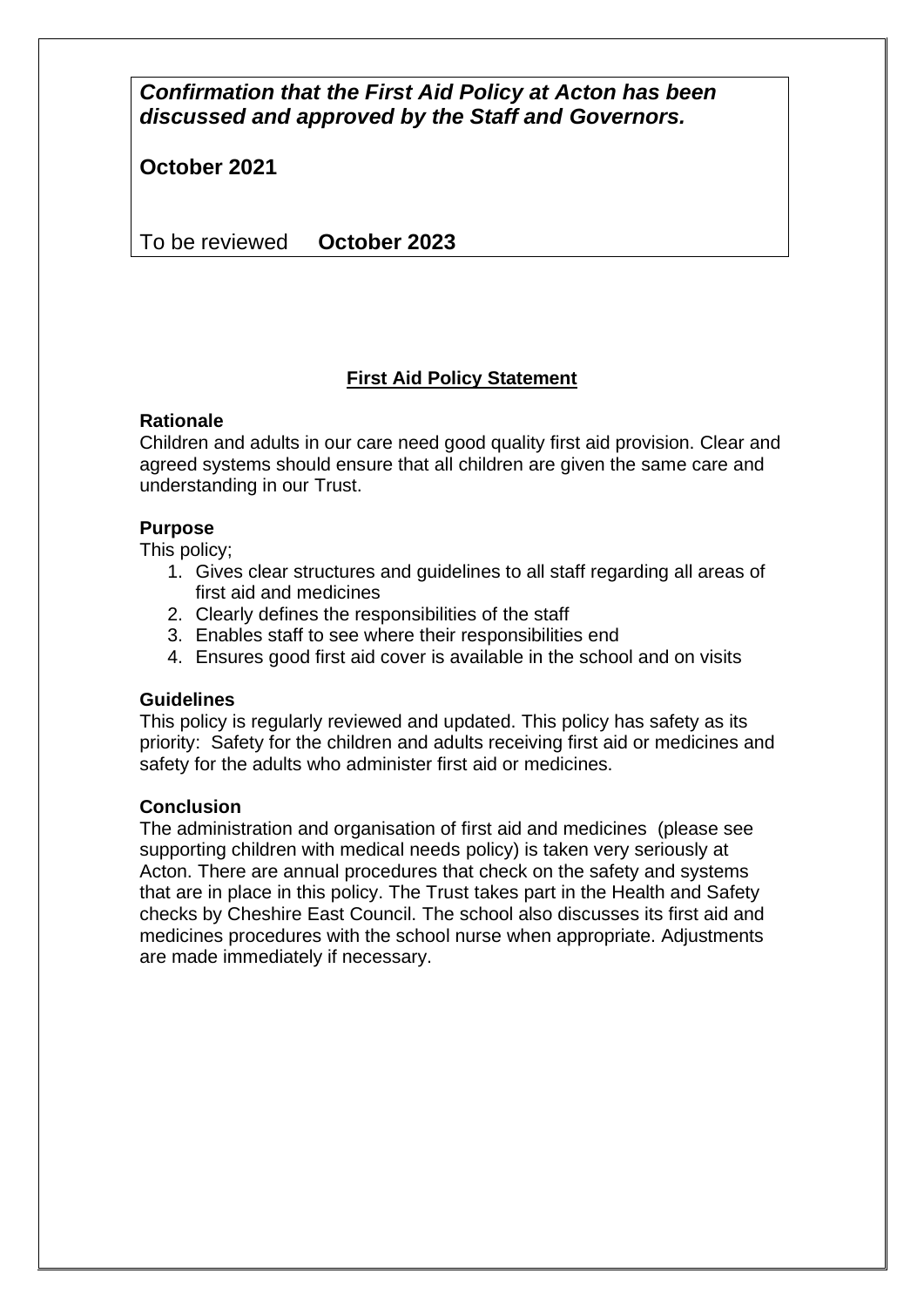# **First Aid Policy Guidelines**

#### **First aid in school**

#### *Training*

All staff are offered emergency first aid training. Retraining is scheduled to take place whenever necessary. At least 4 members of staff are fully trained first aiders. At least 3 members of staff are paediatric first aiders. A number of other staff are basic awareness in first aid qualified. Full first aiders attend retraining courses as required.

#### *First aid kits*

Midday Assistants are issued with their own first aid kit and carry this with them at lunchtime.

First aid kits are stored in the school office and all classrooms. It is the responsibility of one member of staff (a full first aider) to check and update the contents regularly.

## *Cuts*

The nearest adult deals with small cuts. All open cuts should be covered after they have been treated with a medi wipe. Children should always be asked if they can wear plasters BEFORE one is applied. Children who are allergic to plasters will be given an alternative dressing.

Any first aider can treat more severe cuts, but a fully trained first aider must attend to the patient to give advice.

ANYONE TREATING AN OPEN CUT SHOULD USE RUBBER GLOVES. All blood waste is disposed of in the yellow bin, located in the disabled toilet. All accidents are recorded on an appropriate accident recording form and then recorded on the PRIME system.

## *Bumped heads*

Any bump to the head, no matter how minor is treated as serious. All bumped heads should be treated with an ice pack. Parents and guardians must be informed by telephone if serious and letter/text and stamp if not as bad. The child's teacher should be informed and keep a close eye on the progress of the child. ALL bumped head incidents are recorded onto PRIME.

#### *Calling the emergency services*

In the case of major accidents, it is the decision of the fully trained first aider if the emergency services are to be called. Staff are expected to support and assist the trained first aider in their decision.

If a member of staff is asked to call the emergency services, they must,